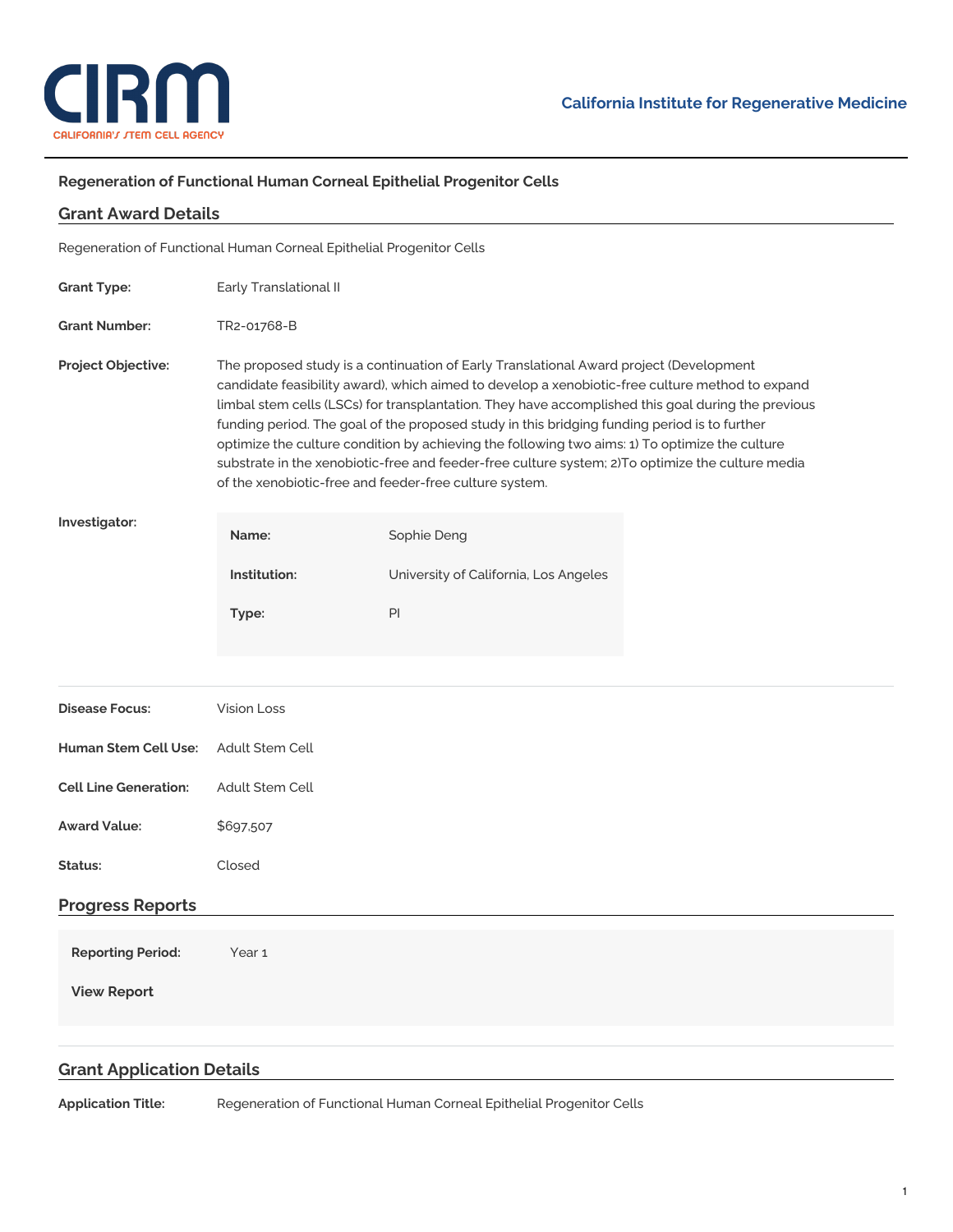**Public Abstract:** Over 3.2 million people worldwide are bilateral blind from corneal diseases. Limbal stem cell deficiency (LSCD) has been recognized as a major cause, either primary or secondary, of significant visual loss and blindness in many common corneal disorders. A healthy, transparent ocular surface is made up of non-keratinized, stratified squamous epithelium that is highly differentiated. The corneal epithelium is constantly renewed and maintained by the corneal epithelial stem cells, or limbal stem cells (LSCs) that are presumed to reside at the limbus, the junction between the cornea and conjunctiva. When the LSCs are deficient and unable to repopulate the corneal surface, the cornea surface will become opaque. Corneal transplant can't survive and is contraindicated in LSCD.

> LSC transplantation, in the form of keratolimbal allograft to restore a transparent corneal surface, has been the main therapy in the United States. The 5-year survival of these allografts is about 30%, largely due to immune rejection. Transplantation of autologous limbal epithelial stem cells that have been expanded on tissue culture has successfully restored vision and revolutionized the patient specific stem-cell based therapy as recently reported by an Italian LSC transplant team. They have achieved a 68% success rate during a mean follow up time of 3 years. The expansion process requires mouse 3T3 feeder cells to grow a sufficient amount of stem cells for transplantation. To reduce cross-contamination from animal products, LSCs that are expanded in a xenobiotic-free culture system has been established; however, the 3-year survival rate of these cells after transplantation is 50% and only 30% survive at 5 year, suggestive of inefficient expansion without the mouse feeders. Therefore, new cell engineering methods that can efficiently expand and regenerate autologous LSCs in a xenobiotic-free system are dearly needed to achieve acceptable clinical outcome and offer stem-cell based therapy to patients with this devastating blinding diseases in the United States.

> The first goal of this proposed translational research is to establish a xenobiotic-free culture system by replacing the mouse feeder cells with a human feeder system to expand sufficient amount of LSCs for transplantation. This will allow immediate initiation of clinical trial. We will then further optimized the expansion efficiency by modulating the Wnt and Notch signaling pathways based on our findings that Wnt and Notch signaling regulate the proliferation and differentiation of corneal epithelial cells. In parallel, transdifferentiation of human skin epithelial stem cells to corneal epithelial cells will be induced using a similar approach. The ability and safety of these regenerated human corneal epithelial stem cells to reconstruct the ocular surface will be tested in a LSCD animal model. The results of this proposed study will pave the way for preclinical development of this novel cell engineering technique.